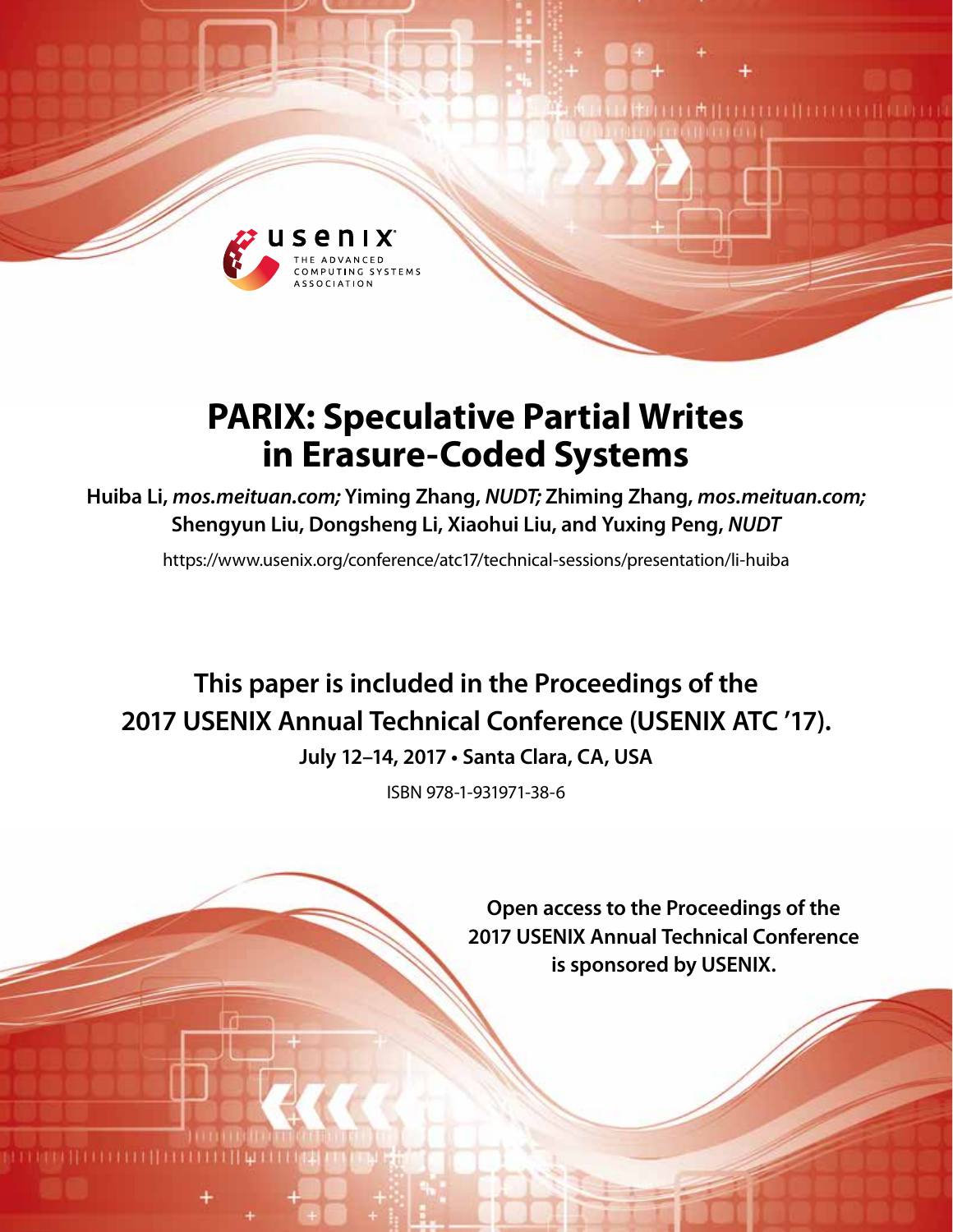# PARIX: Speculative Partial Writes in Erasure-Coded Systems

Huiba Li *mos.meituan.com* Yiming Zhang *NUDT* Zhiming Zhang *mos.meituan.com* Shengyun Liu *NUDT* Dongsheng Li *NUDT* Xiaohui Liu *NUDT* Yuxing Peng *NUDT*

#### Abstract

Erasure coding (EC) has been widely used in cloud storage systems because it effectively reduces storage redundancy while providing the same level of durability. However, EC introduces significant overhead to small write operations which perform *partial write* to an entire EC group. This has been a major barrier for EC to be widely adopted in small-write-intensive systems such as virtual disk service. Parity logging (PL) appends parity changes to a journal to accelerate partial writes. However, since previous PL schemes have to perform a time-consuming write-after-read for each partial write, i.e., read the current value of the data and then compute and write the *parity delta*, their write performance is still much lower than that of replication-based storage.

This paper presents PARIX, a speculative partial write scheme for fast parity logging. We transform the original formula of parity calculation, so as to use the *data* deltas (between the current/original data values), instead of the *parity* deltas, to calculate the parities during journal replay. For each partial write, this allows PARIX to *speculatively* log only the current value of the data. The original value is needed only once in a journal when performing the first write to the data. For a series of *n* partial writes to the same data, PARIX performs pure write (instead of write-after-read) for the last *n*−1 ones while only introducing a small penalty of an extra network RTT (round-trip time) to the first one. Evaluation results show that PARIX remarkably outperforms stateof-the-art PL schemes in partial write performance.

#### 1 Introduction

Failures are common in large-scale cloud storage systems [22, 34, 35]. For example, more than 1000 server failures occur in one year in Google's 1800-server clusters [5]. To maintain data durability against failures, storage systems usually have two options, namely, replication [24] and erasure coding (EC) [25]. In replication, the storage system uses multiple replicas for each piece of data, while EC encodes the original data to generate new parities such that the original data can be recovered from a subset of the data and parities. EC has less storage overhead than replication while providing the same or even higher level of durability [32], and thus has been widely adopted in not only RAID systems [10, 30, 28, 20] but also modern cloud storage systems [13, 16, 27].

In cloud storage systems like Amazon Dynamo [12] and Windows Azure [7], small write operations [29] (which perform *partial write* to an entire EC group) are dominant for many real-world workloads. For erasurecoded storage systems that frequently perform small writes, it is important to efficiently support EC partial writes. Usually there are two ways to perform writes [8], namely, in-place update which directly updates the new data, and log-based update which appends the writes to a journal [26]. The logs are asynchronously *replayed* to update the data with the latest values when the system is idle.

Logging improves the write performance but degrades the read performance  $[32]$ . Parity logging (PL)  $[29]$ adopts a hybrid approach. Since normally only the data is read and the parities will only be read when the data is not available, PL respectively performs in-place update and log-based update for writes of the data and of the parities, so as to achieve a balance between reads and writes. However, state-of-the-art PL schemes [29, 17, 8] have to perform a time-consuming write-after-read for each partial write to compute the *parity delta* (which will be used to "patch" the parity during journal replay), and thus their write performance is still significantly lower than that of replication [32].

This paper presents PARIX, a speculative partial write scheme for fast parity logging. We transform the original formula of parity calculation, so as to use the *data* deltas (between the current and original values), instead of the *parity* deltas, to update the parities during journal replay. For each partial write, this allows PARIX to *speculatively*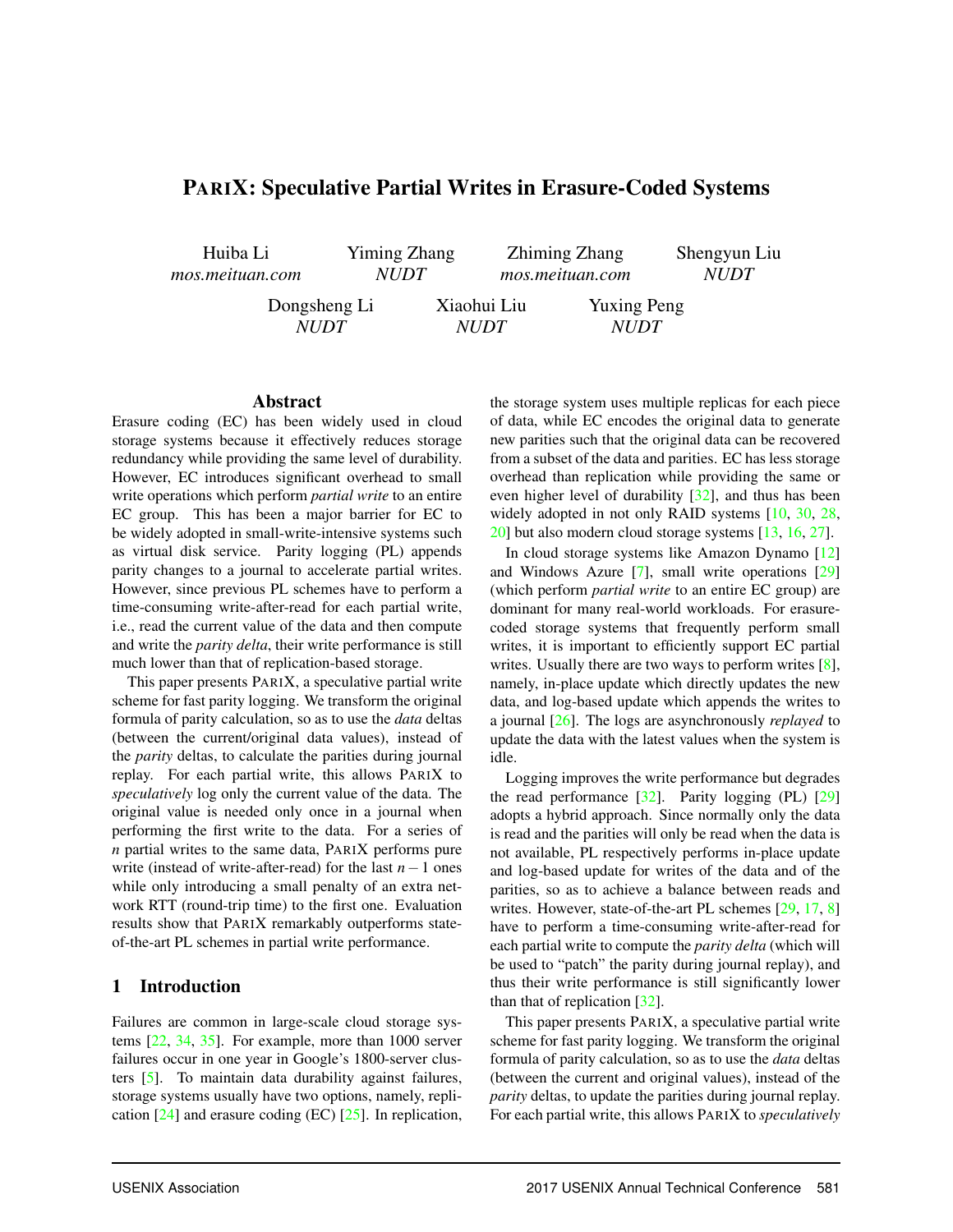log only the new value of the data without reading its original value, which is needed only once in a journal when performing the first write to the data. For a series of *n* partial writes to the same data, PARIX performs pure write (instead of write-after-read) for the last *n*−1 ones while only introducing a small penalty of an extra network RTT (round-trip time) to the first one.

Based on PARIX, we have built a prototype of an erasure-coded block store [1] providing virtual disks that can be mounted by cloud-oblivious applications with strong consistency guarantees. Evaluation on the PARIX block store shows that PARIX not only achieves similar or even higher I/O performance compared to replication (with much higher storage efficiency), but also remarkably outperforms state-of-the-art PL schemes in partial write performance by up to orders of magnitude.

This paper makes the following contributions.

- We propose a novel speculative partial write scheme (PARIX) for fast parity logging in erasure-coded storage systems.
- We apply PARIX and implement an erasure-coded block store supporting efficient journal replay and fast failure recovery.
- We report evaluation results of PARIX's I/O performance from prototype measurement to demonstrate the effectiveness of our designs.

The rest of this paper is organized as follows.  $\S2$ discusses the background and related work. §3 introduces PARIX partial writes.  $\S 4$  describes the prototype of a block store using PARIX-backed EC. §5 presents the evaluation results. And §6 concludes the paper.

#### 2 Background

Erasure coding (EC) introduces less storage overhead than replication while providing the same level of durability [8]. Essentially, EC calculates linear combinations of the original data in the Galois Field  $[25]$   $GF(2^{\wedge}w)$ , where encoding is performed in the unit of *w*-bit words (usually  $w = 8$ ). For EC(*m*, *k*), we have *k* parity stripes  $p_j$ ,  $j = 1, 2, \dots, k$ , for *m* original data stripes  $d_i$ ,  $i =$ 1,2, $\cdots$ ,*m*, and the *m* + *k* stripes are called an EC group which ensures durability under any *k* failures. The parity stripes  $p_j$ ,  $j = 1, 2, \dots, k$ , is calculated by

$$
(p_1, p_2, \cdots, p_k)^T = A \times (d_1, d_2, \cdots, d_m)^T, \qquad (1)
$$

where  $A = [a_{ij}]_{m \times k}$  is the encoding coefficient matrix.

Small writes are dominant for many real-world workloads in cloud storage systems, so it is important to efficiently support EC *partial writes*, i.e., writes on some part of an entire EC group. Early EC storage systems applies in-place update  $[6]$  to both data and parity, which leads to frequent disk seeks on hard-disk drives (HDDs).



Figure 1: EC vs. replication in (cached) write latency and IOPS. R3:  $3 \times$  replication with backup logging. EC: erasure coding with in-place update (no logging). EC-PLog: erasure coding with parity logging.

We compare EC (using in-place update) to replication in a small testbed of three machines, demonstrating EC suffers from poor write performance (Fig. 1).

Log-based EC storage systems [16, 14, 8] improve small writes by appending the writes to a journal. Logging transforms random small writes into sequential writes to the journal, and thus (for HDDs) it avoids frequent disk seeks and boosts the write performance compared with in-place update. However, log-based approach suffers from poor read performance since the data is scattered in the journal. Parity logging (PL) [29] adopts a hybrid approach to alleviate this problem. It adopts in-place update to write the data and uses logging to write the parities. Since the parities will be read only when some data is unavailable, it improves small write performance without affecting normal reads.

State-of-the-art PL schemes [29, 17, 8] log the *parity delta* for each partial write, which will be used to "patch" the parity during journal replay. When updating a data stripe  $d_i$ , the delta  $\Delta p_j$  of parity stripe  $p_j$ ,  $j = 1, 2, \dots, k$ , is calculated by

$$
\Delta p_j = a_{ij} \times \Delta d_i,\tag{2}
$$

where  $\Delta d_i$  is the delta of data stripe  $d_i$  and  $a_{ij} \in A$  is the encoding coefficient.

According to Eq.  $(2)$ , for the  $r<sup>th</sup>$  write on a data stripe  $d_i$  (denoted as  $d_i^{(r)}$  $i^{(r)}$ ), we first have to read  $d_i^{(r-1)}$  $\int_{i}^{(r-1)}$ , the current value of  $d_i$  before this write, and we have  $\Delta p_j =$  $a_{ij} \times (d_i^{(r)} - d_i^{(r-1)})$  $(i^{(r-1)}), j = 1, 2, \dots, k$ . Then we write the new data on the data server and send the *k* parity deltas to the parity servers. The entire procedure is illustrated in Fig. 2a. Our test shows that the latency of the writeafter-read operation on 7,200 RPM HDDs is about 8.3 milliseconds, which is higher than that of pure write (due to one more disk seek). This contributes most to the performance degradation of partial writes in current PL schemes and results in significantly lower small write performance compared to replication (especially for cached writes), as shown in Fig. 1.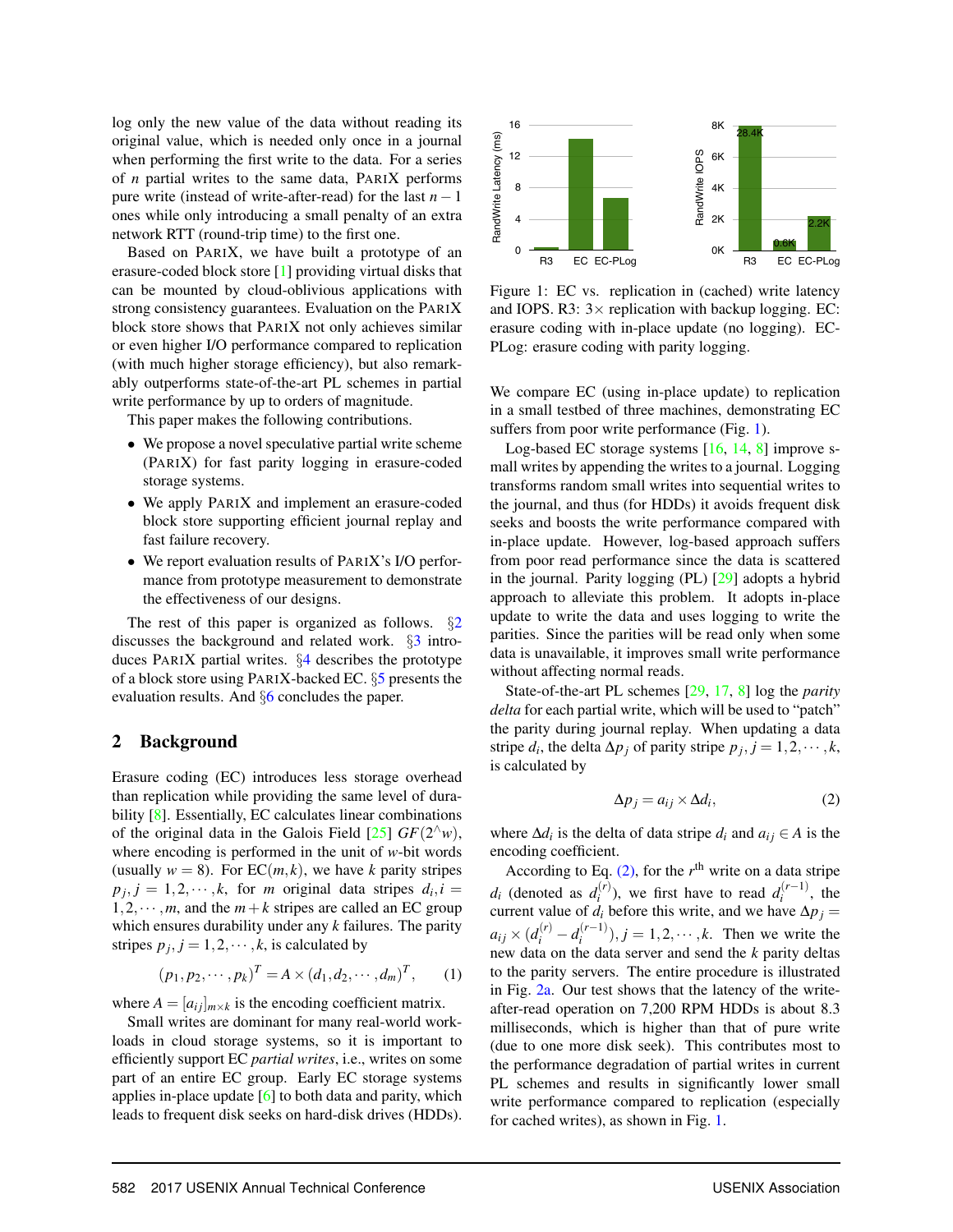

(a) Traditional partial writes in previous parity-logging read *d*<sup>(*r*−1)</sup> to compute ∆*p*<sub>*j*</sub>, which is appended to the parity journal.



(b) Speculative partial writes append  $d^{(1)}$  and  $d^{(0)}$  to the parity journal for the 1<sup>st</sup> write, and  $d^{(r)}$  for the *r*<sup>th</sup> writes ( $r \neq 1$ ), so as to avoid disk reads for *overwrites*.

Figure 2: Parity-logging vs. PARIX (in partial writes).

# 3 Speculative Partial Write

As discussed in §2, previous PL schemes have to perform disk reads for partial writes to compute the parity deltas, which will be used to update the parities during journal replay. Clearly, the key to improve the performance of partial writes is to reduce the number of reads.

Consider a series of *r* writes to the same data stripe  $d_i$ , say,  $d_i^{(1)}$  $a_i^{(1)}, d_i^{(2)}$  $a_i^{(2)}, \cdots, a_i^{(r)}$  $i^{(r)}$ , the parity stripes  $(p_j, j = j)$  $1, 2, \cdots, k$ ) of which have not yet been replayed. Let  $d_i^{(0)}$ *i* and  $p_i^{(0)}$  $j^{(0)}$  be the original values of the data  $d_i$  and parity  $p_j$ , respectively. By Eq. (2), we could update a parity stripe *p<sub>j</sub>* by  $\Delta p_j^{(1)} = a_{ij} \times \Delta d_i^{(1)}$ *i*<sup>(1)</sup>,  $\Delta p_j^{(2)} = a_{ij} \times \Delta d_i^{(2)}$  $i^{(2)}, \cdots,$  $\Delta p_j^{(r)} = a_{ij} \times \Delta d_i^{(r)}$  $i^{(1)}$ , and thus we have

$$
p_j^{(r)} = p_j^{(0)} + \sum_{x=1}^r \Delta p_j^{(x)} = p_j^{(0)} + \sum_{x=1}^r a_{ij} (d_i^{(x)} - d_i^{(x-1)})
$$
  
=  $p_j^{(0)} + a_{ij} \times (d_i^{(r)} - d_i^{(0)}).$  (3)

By Eq. (3), the current parity stripes  $p_i^{(r)}$  $j^{(r)}$ ,  $j =$  $1, 2, \cdots, k$ , could be calculated by  $p_i^{(0)}$  $j^{(0)}$ ,  $d_i^{(0)}$  $a_i^{(0)}$ , and  $d_i^{(r)}$ *i* .

This enables us not to use the delta of the parity, but to use the delta of the data itself, i.e., the difference between the data's latest and original values  $(d^{(r)}$  and  $d^{(0)}$ , where for conciseness we omit the subscripts), to calculate the parities. Consequently,  $d^{(0)}$  only needs to be read once when writing  $d^{(1)}$ . As shown in Fig. 2b, for each write the data server *speculatively* sends the latest value  $(d^{(r)})$ to the parity servers without reading  $d^{(0)}$ . The data server reads *d* (0) only when the parity servers explicitly request it by returning an error code NEED D0.

Note that in Fig. 2b the data server does not know whether  $d^{(0)}$  is needed before receiving responses from parity servers. This is because  $d^{(0)}$  is needed every time after the log gets merged into the parity chunk, which is performed independently by every parity server. It is too expensive to maintain the consensus about whether  $d^{(0)}$ is needed for every chunk on every parity server, as it introduces overwhelming communication cost, memory footprint and design complexity.

For a series of *r* writes,  $d^{(1)} \sim d^{(r)}$ , the speculation will succeed for *r* − 1 writes  $(d^{(2)}, d^{(3)}, \cdots, d^{(r)})$  and will only fail once  $(d^{(1)})$ . Consequently, PARIX avoids disk reads (on the data server) for the last  $r - 1$  writes while only introducing a small penalty of an extra network RTT to the first one.

A partial write to an EC group performs both random writes to the *data* and sequential appends to the *parity*. Although PARIX and previous PL schemes have similar overhead in performing appends on the parity servers, PARIX remarkably outperforms them in performing writes on the data server: for a non-cached (resp. cached) *overwrite*, PARIX's overhead is a disk write (resp. a memory write), while previous PL schemes' overhead is a disk write after a disk read (resp. a memory write after a disk read) assuming the read is cache-missed.

If the speculation fails,  $d^{(0)}$  needs to be sent from the data chunk to the parity chunk, introducing an extra network RTT of about 0.1 ∼ 0.2 milliseconds. The failed speculation also wastes extra network bandwidth, which is negligible for modern networks as the partial writes are small. It is the parity servers' responsibility to track whether  $d^{(0)}$  is already in the log for its EC group.

Compared to existing PL techniques, the speculationbased scheme usually reduces the amount of reads and slightly increases the amount of writes when missing  $d^{(0)}$ . In the worst case (of large sequential one-shot writes), speculation might double the amount of writes. Besides, a few more extra bytes will be transferred between data/parity servers when missing  $d^{(0)}$ . Clearly, large sequential one-shot write workload is not suitable for the speculative partial write scheme, and could be recognized by an additional cache layer (which will be studied in our future work) and handled as full writes.

Full writes. Workloads in real-world applications per-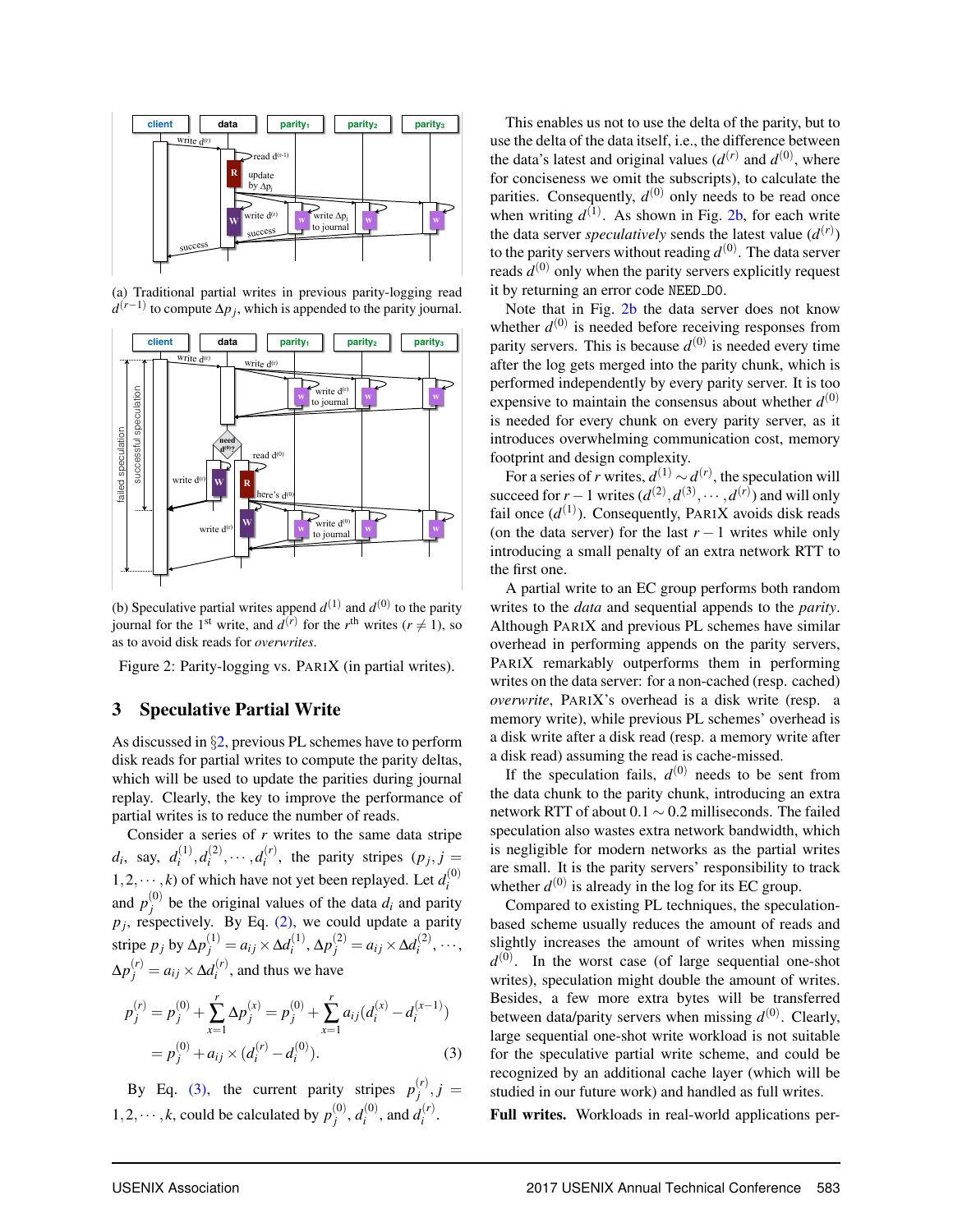

Figure 3: Partial writes with strong consistency guarantee. LDW: local data write. LPU: local parity update.

form not only random small writes but also large sequential writes, which induce *full writes* on the entire EC groups. For a full write  $d = (d_i)$ ,  $i = 1, 2, \dots, m$ , we first compute the parity  $p = (p_i)$ ,  $j = 1, 2, \dots, k$  by Eq. (1) and write the parity into the corresponding parity servers. We then invalidate previous logs for the EC group in the journal by appending a special mark *I*. Therefore, the logs for data *d* on the parity journal are in the form of " $d^{(1)}$ ,  $d^{(0)}$ ,  $d^{(2)}$ , ..., *I*,  $d^{(1)}$ ,  $d^{(0)}$ ,  $d^{(2)}$ , ..., *I*, ...". Note that  $d^{(1)}$  is ahead of  $d^{(0)}$  due to the speculation (Fig. 2b).

Replay. The replay of parity journals is asynchronously performed when the disk is idle. The (basic) replay procedure is straightforward. A process traverses the journal from the beginning, and for each parity *block* (the minimum unit of a disk sector) it records the original and latest data blocks  $(d^{(0)}$  and  $d^{(r)}$ ) in RAM. When encountering a mark *I*, it invalidates the records that are ahead of *I*. Finally it updates all the parities using the recorded original and latest values by Eq. (3).

## 4 PARIX Block Store

We have implemented a prototype of PARIX block store (PBS), which utilizes PARIX to provide virtual disks  $[18, 18]$ 31, 21] that can be mounted by virtual machines (VMs) running cloud-oblivious POSIX applications. The design of PBS is similar to Blizzard [21] and URSA [1], except that PBS uses PARIX-backed EC (instead of *replication* in Blizzard and URSA) to achieve data durability.

PBS organizes its data and parity into fixed-size (normally 64MB) data/parity *chunks*. Like URSA [1], PBS leverages MySQL [4] and Redis [2] to implement a global master  $[9]$ , which can be configured into the high-availability (HA) mode  $[33]$ . The master manages metadata [23] such as chunk ID/size and performance statistics, coordinates services like volume creation and recovery [19], and detects errors like missing servers and inconsistent chunks. Clients retrieve chunk information from the master, and read/write data through the chunk servers. PBS adopts no *nested striping* [21], because EC has essentially achieved the same effect.

Fig. 3 shows the partial write procedure in PBS. A client sends a write request to the data server, which forwards it to *all* relevant parity chunks on different parity servers. When receiving the write, the parity servers perform *local parity update* (LPU) to the *perchunk* journal (Fig. 2b) and respond to the data server. Note that the data server cannot perform in-place *local data write* (LDW) for updating the data to its disk until this point, since if the parity servers request the initial value  $(d^{(0)})$  in their response it will need to perform readafter-write (instead of pure write) and send  $d^{(0)}$  to them.

PBS extends the basic replay procedure  $(\S3)$ . We maintain an index structure in RAM recording the positions of  $d^{(0)}$  and  $d^{(r)}$  for each parity block, so that in replay we could update a parity block by reading only the two blocks in the journal without traversing the journal. For  $EC(m, k)$ , in the worst case the size of logs needed to be read from the journal for replaying a parity chunk is 2*m* times the parity chunk size, because calculating a parity block requires at most *m* data blocks each of which requires its own  $d^{(0)}$  and  $d^{(r)}$ . Since the journal is replayed whenever the disk is idle, in practice its size is much smaller than 2*m* times the parity chunk size.

In the worst case the index structure keeps 2 addresses in RAM for each data block (of 512B), but the actual index size is much less than that, because: (i) the sizes of most small writes are at least 4KB (a page), instead of 512B (a block), which only requires to keep in RAM the first index and the size of each write; and (ii) a large write will immediately free all the in-RAM indices for the corresponding blocks. Assuming an average write size of 64KB, the in-RAM index size is at least three orders of magnitude smaller than the size of the data.

Recovery. When a data/parity chunk fails, the healthy data/parity blocks in the corresponding EC groups are read to perform the recovery. The unplayed parity logs in the journal are first replayed, similar to the aforementioned normal replay procedure. The small difference is that the recovery is pipelined: each parity block is used to calculate the failed block right after it is replayed.

Consistency. PBS uses a lease to ensure a virtual disk has at most one active client at any time and leverages (chunk-level) versioning [15] to guarantee per chunk strong consistency  $[11]$  (Fig. 3). The versioning mechanism is similar to that of parity logging [17], the details of which are omitted here due to lack of space.

## 5 Evaluation

This section presents evaluation results of the PBS prototype. Our testbed consists of 10 machines, each with dual 10-core Xeon E5-2630v4 2.20GHz CPU, 128GB RAM, one 10GbE NIC port, and 10 7200RPM HDDs. The machines connect to a non-blocking 10GbE network. The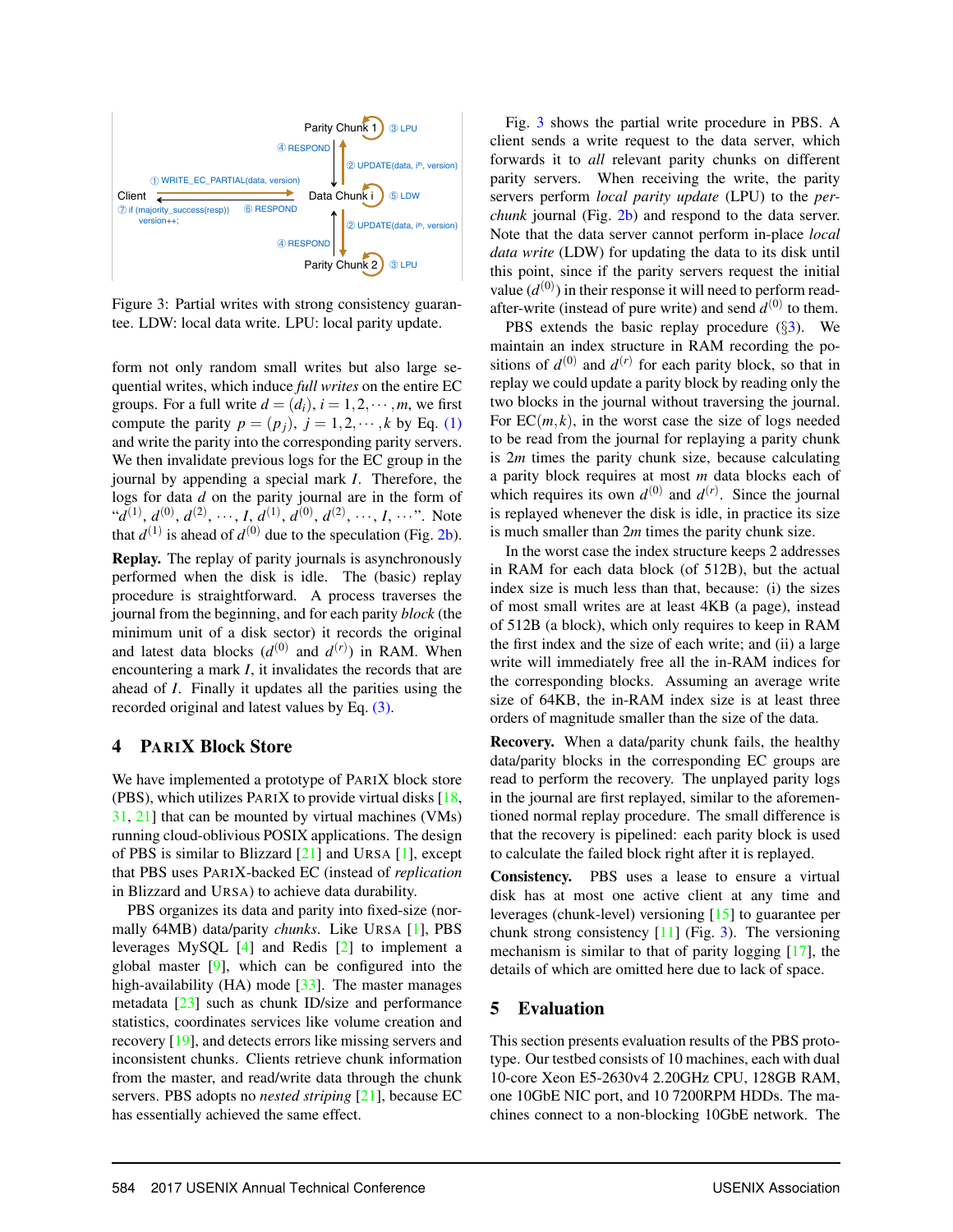

Figure 4: IOPS test. Background log flushing is omitted since PARIX only introduces a very small amount of extra data for logging compared to existing PL schemes.



Figure 5: Latency test. Note that PARIX tries to eliminate unnecessary reads when performing speculative partial writes, so we measure random I/O latency so as to avoid the impact of prefetching and caching.

sizes of data/parity chunks and EC stripes are 64MB and 16KB, respectively. The virtual disk size is 100GB. The performance is measured by micro benchmarks, namely, small writes of 4KB block size (fio --rw=randwrite bs=4KB). §5.1 measures the performance of PBS in IOPS and latency, and  $\S$ 5.2 shows the recovery performance of PBS with different journal sizes.

# 5.1 PARIX Block Store

This section evaluates PBS. All measurements are performed on the VMs that mount virtual disks. For noncached write, we turn off the cache in the OS and RAID cards, but keep the on-disk cache (otherwise the tests would not be able to get stable results). The queue depth is 1 and 32 for latency and IOPS tests, respectively.

Figs. 4 and 5 show the results in IOPS and random latency, respectively, where HDD represents the baseline performance of an HDD, R3 uses  $3 \times$  replication, PBS-1 and PBS-2 use EC(4,2) respectively with *failed* and *successful* speculation, EC is the standard EC(4,2) mode (no journal), and PLog uses traditional parity logging.

First, PARIX remarkably outperforms PLog when



Figure 6: Single chunk failure recovery.

write-after-read is avoided in successful speculation. Second, PARIX is comparable to PLog even when the speculation fails, since the penalty is as small as an extra network RTT. Note that in order to compare different EC partial write schemes we must exclude the influence of read caching and prefetching, which exist in multiple layers in the I/O stack. Therefore, in Fig. 5 we measure the *random* (instead of *sequential*) I/O latency for all EC schemes, which may be up to more than 20 milliseconds unless the speculation succeeds (in PBS-2).

#### 5.2 Recovery

We test the recovery performance of PARIX block store on 3 machines, using EC(4,2) with 64MB chunk size. A client first continuously performs small writes (of 4KB block size) until the (per parity chunk) journal size reaches a pre-defined proportion to the chunk size, which simulates the scenario that some corresponding parity logs in the journal have not yet been replayed before performing the recovery. We then emulate a data chunk failure by killing its service process. Fig 6 depicts the recovery times with respect to the exponentiallyincreased journal size (ranging from 0 to  $3.2\times$  chunk size). We do not test higher journal sizes, since in those cases replication would be even more efficient than EC and thus it might be inappropriate to apply PARIX. The result shows that the recovery overhead introduced by the parity journal is small, owing to the (in-RAM) full index.

## 6 Conclusion

This paper proposes PARIX for fast EC parity logging. We identify the root cause (write-after-read) for the poor performance of current EC partial writes, and speculatively performs pure write instead of write-after-read for small overwrites. We have implemented a prototype of PARIX block store (PBS). Evaluation shows that PBS remarkably outperforms current PL schemes. In the future, we plan to use PBS at the backend of our commercial block store in MOS (Meituan Open Service) [3].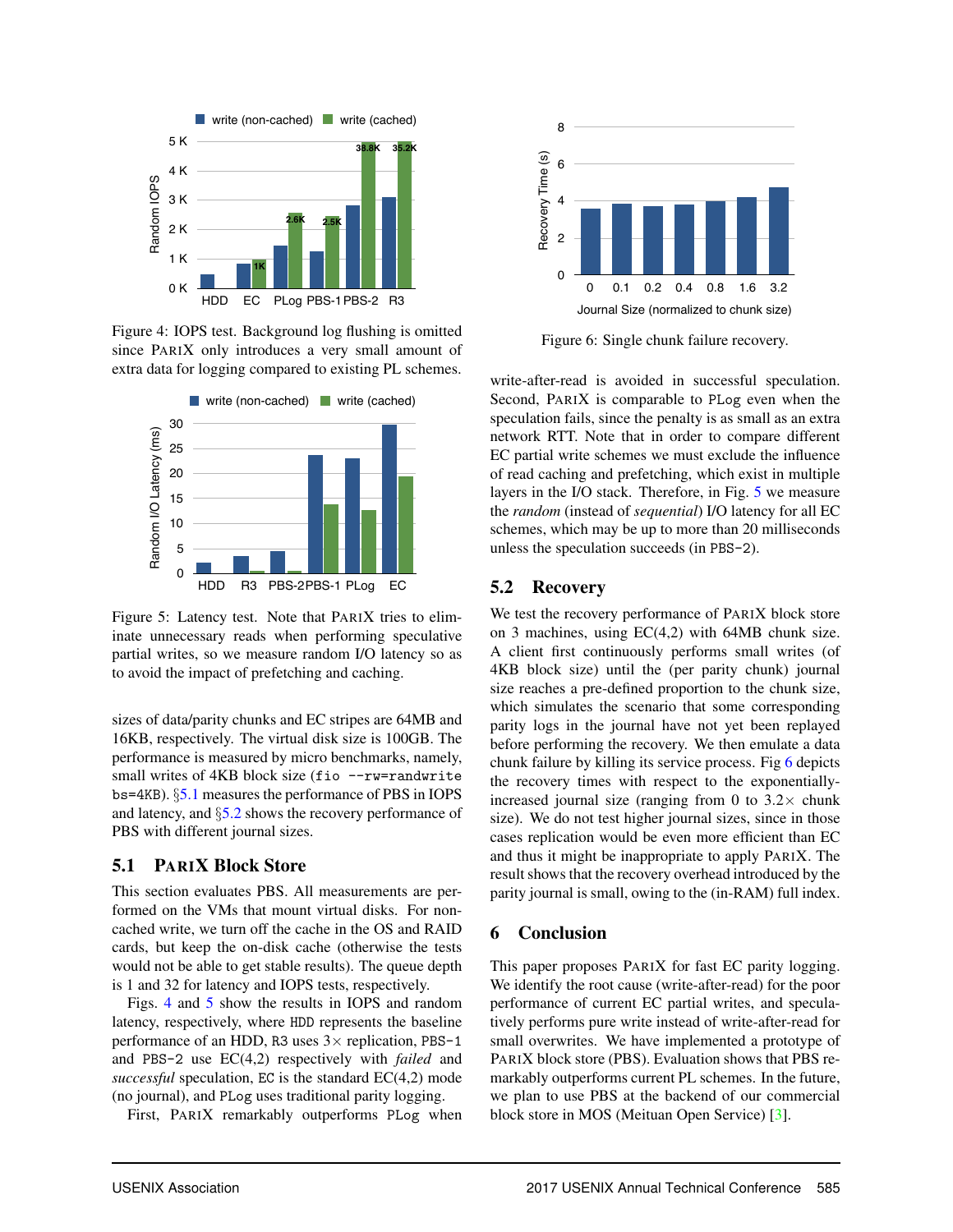#### Acknowledgement

This work is supported by the National Key Research and Development Program of China (2016YFB1000100) and the National Natural Science Foundation of China (61379055, 61379053, and 61222205). Yiming Zhang is the corresponding author. We thank Professor Ryan Huang, Huaimin Wang, Yijie Wang, Haibo Mi and Ziyang Li for their help to improve this paper.

#### References

- [1] <http://nicexlab.com/ursa/>.
- [2] <http://redis.io/>.
- [3] <https://mos.meituan.com/>.
- [4] <https://www.mysql.com/>.
- [5] [http://www.datacenterknowledge.com/archives/](http://www.datacenterknowledge.com/archives/2008/05/30/failure-rates-in-google-data-centers/) [2008/05/30/failure-rates-in-google-data-centers/](http://www.datacenterknowledge.com/archives/2008/05/30/failure-rates-in-google-data-centers/).
- [6] AGUILERA, M. K., JANAKIRAMAN, R., AND XU, L. Using erasure codes efficiently for storage in a distributed system. In *Dependable Systems and Networks, 2005. DSN 2005. Proceedings. International Conference on* (2005), IEEE, pp. 336–345.
- [7] CALDER, B., WANG, J., OGUS, A., NILAKANTAN, N., SKJOLSVOLD, A., MCKELVIE, S., XU, Y., SRIVASTAV, S., WU, J., SIMITCI, H., ET AL. Windows azure storage: a highly available cloud storage service with strong consistency. In *Proceedings of the Twenty-Third ACM Symposium on Operating Systems Principles* (2011), ACM, pp. 143–157.
- [8] CHAN, J. C., DING, Q., LEE, P. P., AND CHAN, H. H. Parity logging with reserved space: Towards efficient updates and recovery in erasure-coded clustered storage. In *Proceedings of the 12th USENIX Conference on File and Storage Technologies (FAST 14)* (2014), pp. 163–176.
- [9] CHANG, F., DEAN, J., GHEMAWAT, S., HSIEH, W. C., WAL-LACH, D. A., BURROWS, M., CHANDRA, T., FIKES, A., AND GRUBER, R. Bigtable: A distributed storage system for structured data. In *OSDI* (2006), pp. 205–218.
- [10] CHEN, P. M., AND LEE, E. K. *Striping in a RAID level 5 disk array*, vol. 23. ACM, 1995.
- [11] CHIDAMBARAM, V., SHARMA, T., ARPACI-DUSSEAU, A. C., AND ARPACI-DUSSEAU, R. H. Consistency without ordering. In *USENIX FAST* (2012).
- [12] DECANDIA, G., HASTORUN, D., JAMPANI, M., KAKULAPATI, G., LAKSHMAN, A., PILCHIN, A., SIVASUBRAMANIAN, S., VOSSHALL, P., AND VOGELS, W. Dynamo: amazon's highly available key-value store. In *SOSP* (2007), pp. 205–220.
- [13] FORD, D., LABELLE, F., POPOVICI, F. I., STOKELY, M., TRUONG, V.-A., BARROSO, L., GRIMES, C., AND QUINLAN, S. Availability in globally distributed storage systems. In *OSDI* (2010), vol. 10, pp. 1–7.
- [14] GHEMAWAT, S., GOBIOFF, H., AND LEUNG, S.-T. The google file system. In *SOSP* (2003), pp. 29–43.
- [15] GLENDENNING, L., BESCHASTNIKH, I., KRISHNAMURTHY, A., AND ANDERSON, T. E. Scalable consistency in scatter. In *SOSP* (2011), pp. 15–28.
- [16] HUANG, C., SIMITCI, H., XU, Y., OGUS, A., CALDER, B., GOPALAN, P., LI, J., YEKHANIN, S., ET AL. Erasure coding in windows azure storage. In *Usenix annual technical conference* (2012), Boston, MA, pp. 15–26.
- [17] JIN, C., FENG, D., JIANG, H., AND TIAN, L. Raid6l: A log-assisted raid6 storage architecture with improved write performance. In *2011 IEEE 27th Symposium on Mass Storage Systems and Technologies (MSST)* (2011), IEEE, pp. 1–6.
- [18] LEE, E. K., AND THEKKATH, C. A. Petal: Distributed virtual disks. In *ACM SIGPLAN Notices* (1996), vol. 31, ACM, pp. 84– 92.
- [19] LIM, H., FAN, B., ANDERSEN, D. G., AND KAMINSKY, M. Silt: A memory-efficient, high-performance key-value store. In *Proceedings of the Twenty-Third ACM Symposium on Operating Systems Principles* (2011), ACM, pp. 1–13.
- [20] MATTHEWS, J. N., ROSELLI, D., COSTELLO, A. M., WANG, R. Y., AND ANDERSON, T. E. Improving the performance of log-structured file systems with adaptive methods. In *SOSP* (1997), ACM.
- [21] MICKENS, J., NIGHTINGALE, E. B., ELSON, J., GEHRING, D., FAN, B., KADAV, A., CHIDAMBARAM, V., KHAN, O., AND NAREDDY, K. Blizzard: Fast, cloud-scale block storage for cloud-oblivious applications. In *11th USENIX Symposium on Networked Systems Design and Implementation (NSDI 14)* (2014), pp. 257–273.
- [22] MURALIDHAR, S., LLOYD, W., ROY, S., HILL, C., LIN, E., LIU, W., PAN, S., SHANKAR, S., SIVAKUMAR, V., TANG, L., ET AL. f4: Facebook's warm blob storage system. In *11th USENIX Symposium on Operating Systems Design and Implementation (OSDI 14)* (2014), pp. 383–398.
- [23] ONGARO, D., RUMBLE, S. M., STUTSMAN, R., OUSTER-HOUT, J. K., AND ROSENBLUM, M. Fast crash recovery in ramcloud. In *SOSP* (2011), pp. 29–41.
- [24] OUSTERHOUT, J. K., AGRAWAL, P., ERICKSON, D., KOZYRAKIS, C., LEVERICH, J., MAZIÈRES, D., MITRA, S., NARAYANAN, A., PARULKAR, G. M., ROSENBLUM, M., RUMBLE, S. M., STRATMANN, E., AND STUTSMAN, R. The case for ramclouds: scalable high-performance storage entirely in dram. *Operating Systems Review 43*, 4 (2009), 92–105.
- [25] RIZZO, L. Effective erasure codes for reliable computer communication protocols. *ACM SIGCOMM computer communication review 27*, 2 (1997), 24–36.
- [26] ROSENBLUM, M., AND OUSTERHOUT, J. K. The design and implementation of a log-structured file system. *ACM Transactions on Computer Systems (TOCS) 10*, 1 (1992), 26–52.
- [27] SATHIAMOORTHY, M., ASTERIS, M., PAPAILIOPOULOS, D., DIMAKIS, A. G., VADALI, R., CHEN, S., AND BORTHAKUR, D. Xoring elephants: Novel erasure codes for big data. In *Proceedings of the VLDB Endowment* (2013), vol. 6, VLDB Endowment, pp. 325–336.
- [28] SELTZER, M., SMITH, K. A., BALAKRISHNAN, H., CHANG, J., MCMAINS, S., AND PADMANABHAN, V. File system logging versus clustering: A performance comparison. In *Proceedings of the USENIX 1995 Technical Conference Proceedings* (1995), USENIX Association, pp. 21–21.
- [29] STODOLSKY, D., GIBSON, G., AND HOLLAND, M. Parity logging overcoming the small write problem in redundant disk arrays. In *ACM SIGARCH Computer Architecture News* (1993), vol. 21, ACM, pp. 64–75.
- [30] THOMASIAN, A. Reconstruct versus read-modify writes in raid. *Information processing letters 93*, 4 (2005), 163–168.
- [31] WANG, Y., KAPRITSOS, M., REN, Z., MAHAJAN, P., KIRUBANANDAM, J., ALVISI, L., AND DAHLIN, M. Robustness in the salus scalable block store. In *Presented as part of the 10th USENIX Symposium on Networked Systems Design and Implementation (NSDI 13)* (2013), pp. 357–370.